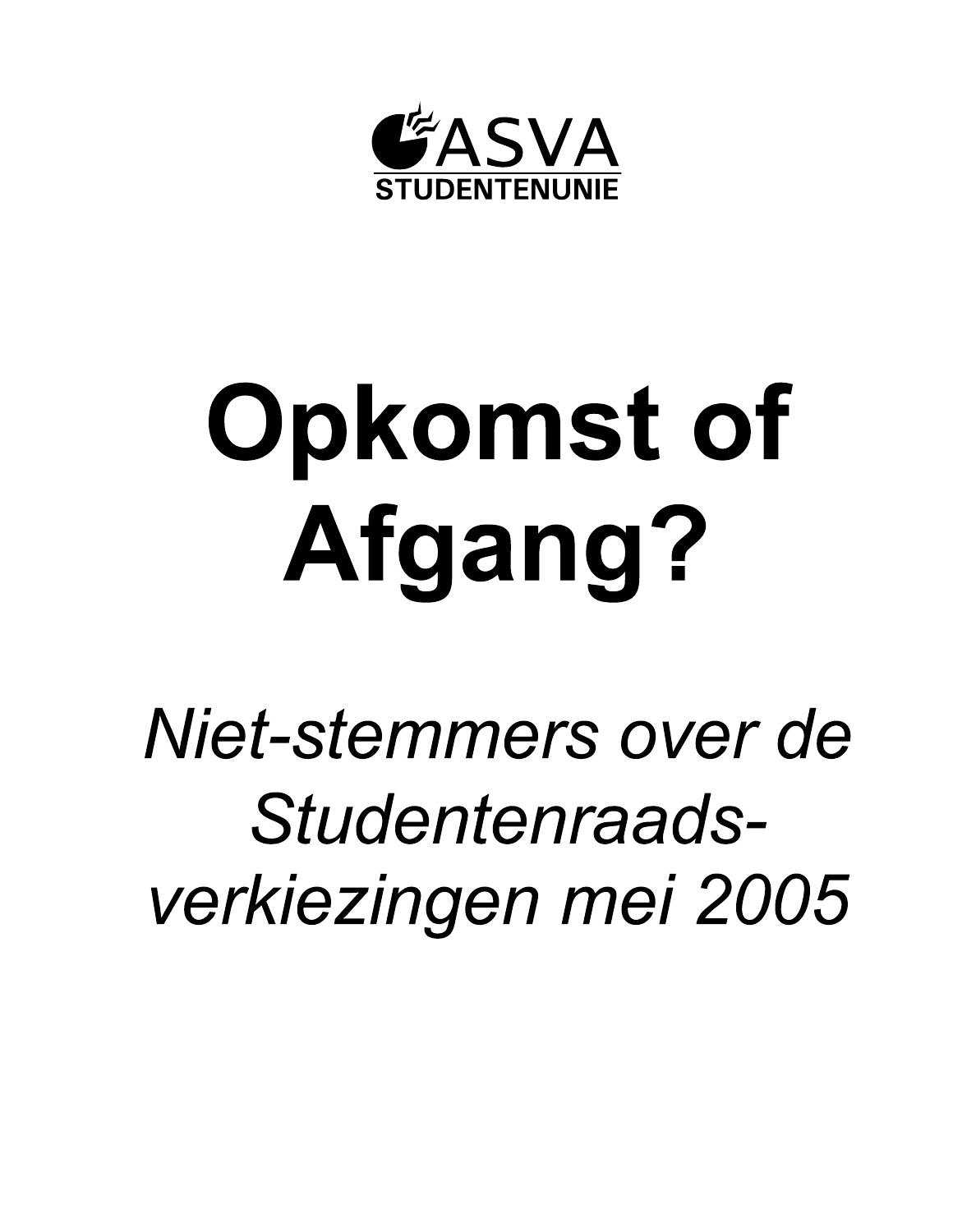#### **Voorwoord**

Voor u ligt een verslag van een onderzoek naar de redenen voor de lage opkomst bij de studentenraadsverkiezingen aan de UvA van mei 2005 uitgevoerd door het OnderzoeksBureau van de ASVA Studentenunie. Het idee voor dit onderzoek kwam van Lijst Mei, een van de lijsten voor de CSR-verkiezingen. Dit onderzoeksverslag kon tot stand komen door de hulp van Elmar Jansen en Margreet Vermeulen bij het verzamelen van ingevulde enquêtes en door hulp van Joyce Neys, Maartje Schrama en Niels Kooiman bij het enquêteren en invoeren van gegevens. Verder wil ik ook nog het ASVA bestuur van 2004-2005, Annemarie Meijboom, Ingeborg Middel, Niels Monshouwer en Koen van Rhee, bedanken voor hun hulp.

Anne Valkering Coördinator OnderzoeksBureau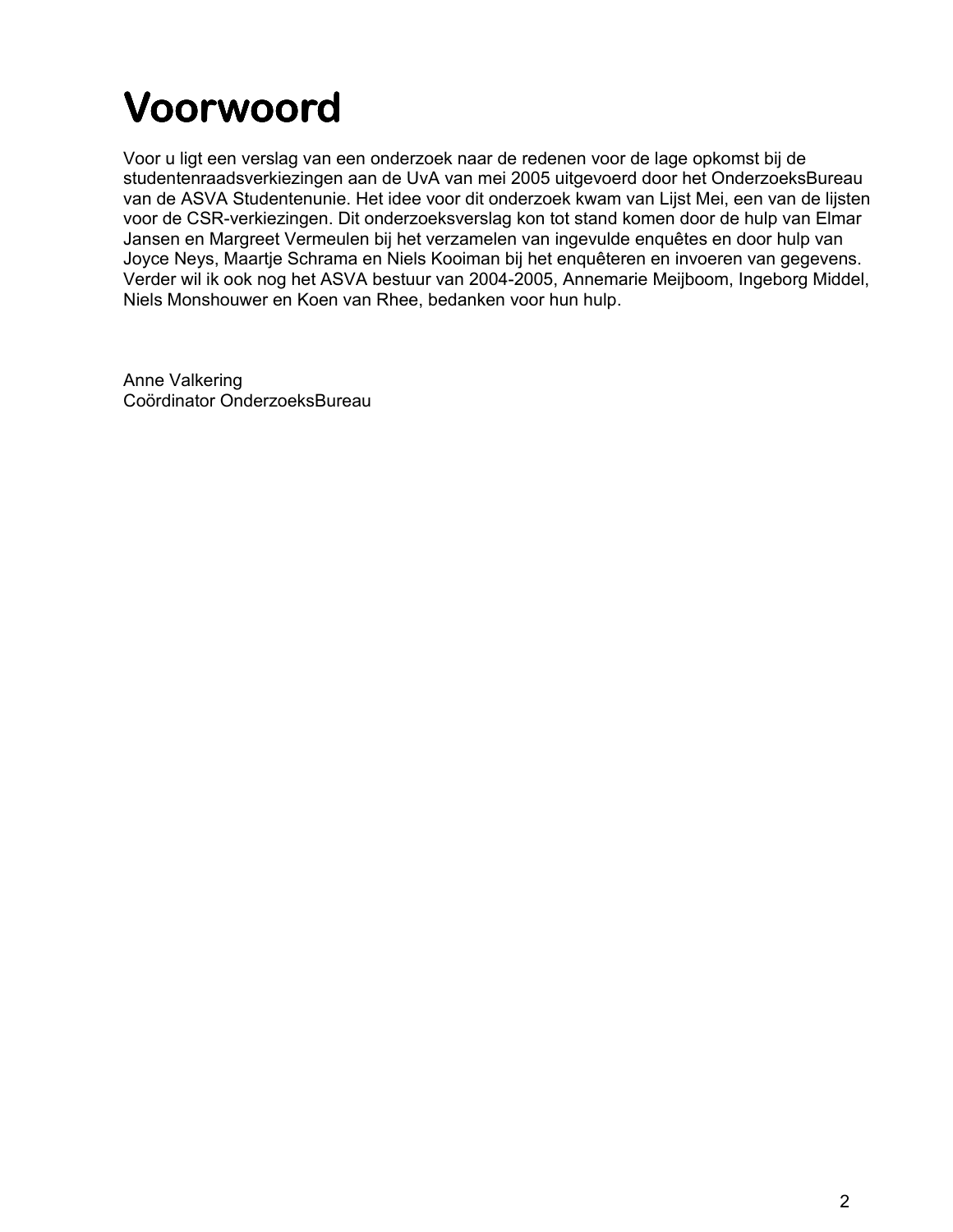## Inhoudsopgave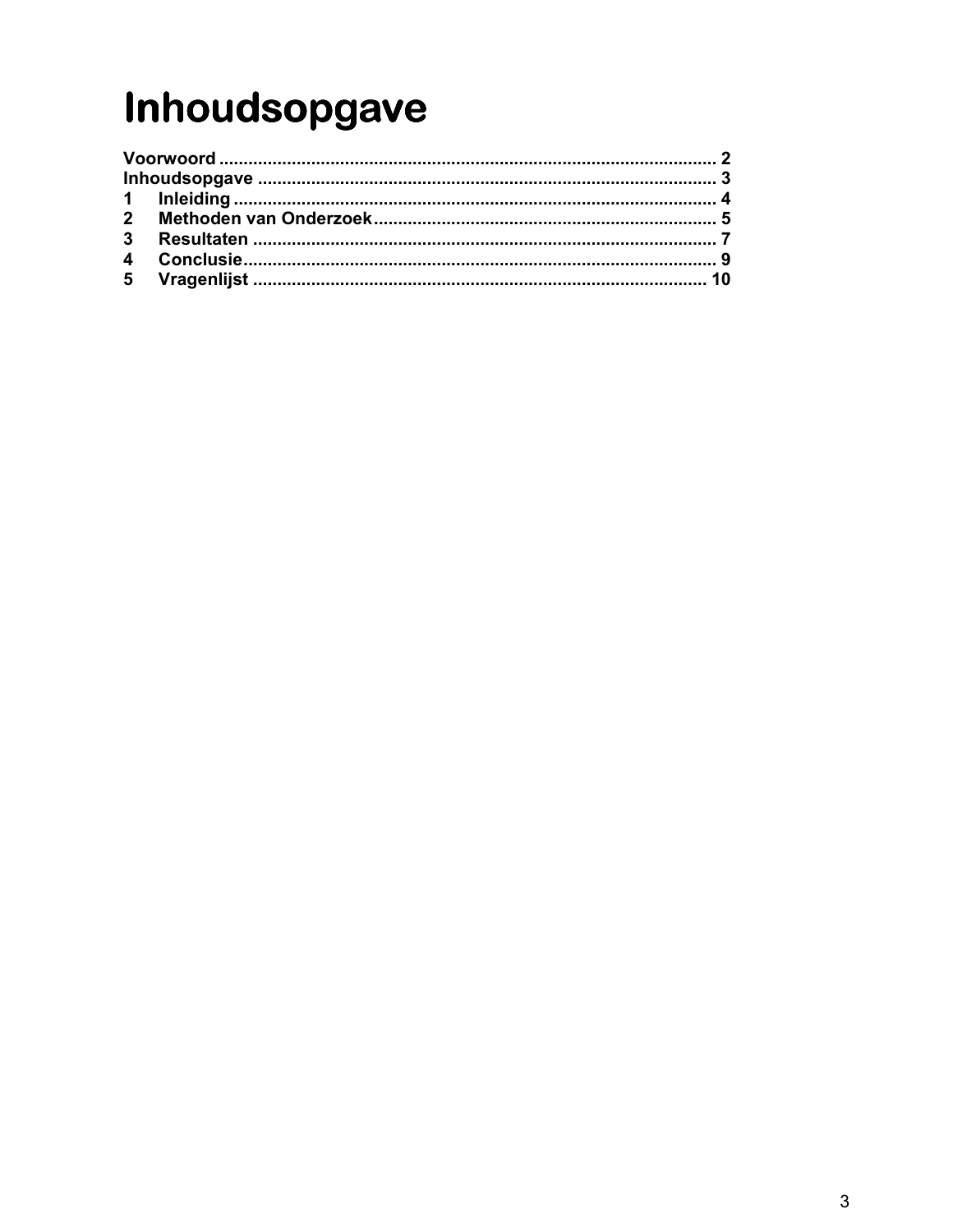#### **Inleiding** 1

Ondanks een uitgebreide promotiecampagne van verschillende kandidaat-raadsleden en de studentenraden viel de opkomst voor de studentenraadsverkiezingen in mei opnieuw tegen: 12.5 procent, een lagere opkomst dan het jaar ervoor. De trend van steeds lagere opkomsten, vorig jaar doorbroken met een lichte stijging, zet daarmee door. Deze tendens roept de vraag op of een studentenraad waarop slechts zo'n klein percentage van de studenten heeft gestemd zichzelf nog een representatief orgaan kan noemen voor studenteninspraak.

Om de opkomst voor verkiezingen te verbeteren, is het in eerste instantie noodzakelijk om uit te vinden waarom studenten niet stemmen, zodat de raden gericht de oorzaken kunnen aanpakken. Iedereen in de wereld van de studentenpolitiek heeft wel zijn of haar ideeën over waarom de opkomst zo laag is: studenten denken dat de raden geen invloed hebben, ze zijn niet genoeg betrokken bij de universiteit of ze weten eigenlijk niet zoveel over medezeggenschap. Dit onderzoek is bedoeld om uit te vinden waarom studenten niet stemmen. Het is gebaseerd op een korte enguête onder studenten uitgevoerd in de vier weken na de verkiezingen.

In het volgend hoofdstuk wordt verslag gedaan van de methode van het onderzoek, de uitvoering van de enquête en de problemen die wij hierbij tegenkwamen. In hoofdstuk drie volgt een bespreking van de resultaten van het onderzoek. In de conclusie wordt gekeken naar hoe de resultaten zouden kunnen worden gebruikt om de opkomst in het vervolg groter te laten worden. De gebruikte vragenlijst is te vinden als appendix op de laatste pagina.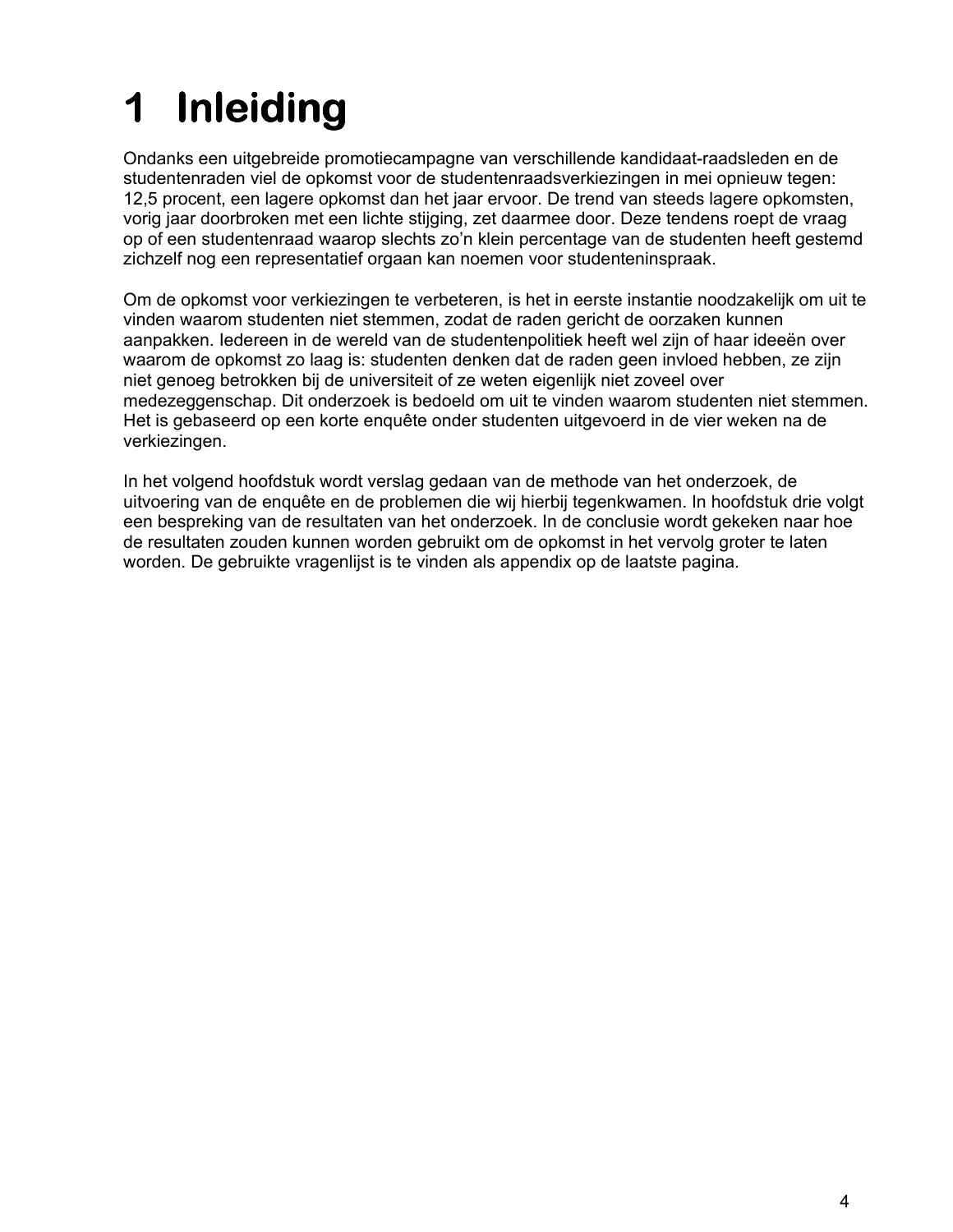#### 2 Methoden van Onderzoek

Het onderzoek is gebaseerd op een statistische analyse van de antwoorden die studenten gaven op de vraag waarom zij niet gestemd hadden tijdens de studentenraadsverkiezingen. Er is gebruik gemaakt van een vragenlijst, waarbij de studenten die niet hadden gestemd zelf konden invullen waarom zij niet hadden gestemd. Tevens zijn er ook nog enkele vragen gesteld met betrekking tot leeftijd, geslacht, studiejaar en studie, om zo te kunnen controleren of dit enig effect had op de uitkomsten.

Deze groep respondenten is aangevuld met de respondenten van het ASVA panelonderzoek die aangaven niet te hebben gestemd in een algemeen onderzoek over de studentenraden. Het panelonderzoek voert het OnderzoeksBureau uit onder studenten die zijn geselecteerd via een willekeurige steekproef om een aantal maal per jaar deel te nemen aan een enguête over allerlei studentgerelateerde zaken. De steekproef bestond uit 1500 studenten, van wie er ongeveer 260 reageerden op de eerste vragenlijst. Het onderzoek over de studentenraden was het laatste in een serie van vier en vond plaats circa drie weken na de verkiezingen. Van de 113 respondenten op dit onderzoek, hadden 61 niet gestemd bij de verkiezingen, hun antwoorden zijn meegenomen in dit onderzoek. De groep is niet bepaald representatief voor de gemiddelde student aan de UvA, aangezien er weinig rechten- en economiestudenten in vertegenwoordigd zijn en het percentage actieve studenten (studenten die actief zijn bij studie- of studentenverenigingen, opleidingscommissies of studentenraden) vrij hoog ligt.

Voor dit onderzoek hebben wij op zoveel mogelijk locaties van de UvA aan studenten die niet hadden gestemd, gevraagd of ze de vragenlijst wilden invullen. Dit hebben wij gedaan twee weken na de verkiezingen, en nog een keer vier weken na de verkiezingen. In totaal hebben we 207 geldige antwoordformulieren ontvangen (er zaten ook een aantal enguêtes bij die ingevuld waren door studenten van de HvA). Van sommige faculteiten zijn echter weinig respondenten, waardoor het onderzoek niet representatief is: er zijn slechts drie respondenten van de Faculteit Economische wetenschappen en Econometrie en vier van de Faculteit Natuurwetenschappen, Wiskunde en Informatica, terwijl ACTA oververtegenwoordigd is met achttien respondenten oftewel 8,5 procent van het totaal. Daarnaast is bijna 68% van de respondenten vrouw en slechts 30% man (de overige 2% gaven dit niet aan).

| Faculteit                  | Percentage in onderzoek | Werkelijke percentage |
|----------------------------|-------------------------|-----------------------|
| Maatschappij en            | 48%                     | 32%                   |
| Gedragswetenschappen       |                         |                       |
| Geesteswetenschappen       | 24%                     | 24%                   |
| Geneeskunde                | 10%                     | 9%                    |
| <b>ACTA</b>                | 9%                      | 2%                    |
| Rechtsgeleerdheid          | 7%                      | 13%                   |
| Natuurwetenschappen,       | 2%                      | 8%                    |
| Wiskunde en Informatica    |                         |                       |
| Economische Wetenscappen   | $1\%$                   | 12%                   |
| en Econometrie             |                         |                       |
| Overig (interdisciplinair) | 1%                      | 1%                    |

Het aantal respondenten beslaat nog niet één procent van de studentenpopulatie aan de UvA, bovendien zijn niet alle faculteiten goed gerepresenteerd. Hierdoor kunnen wij niet aannemen dat de respondenten representatief zijn voor alle studenten aan de Universiteit van Amsterdam.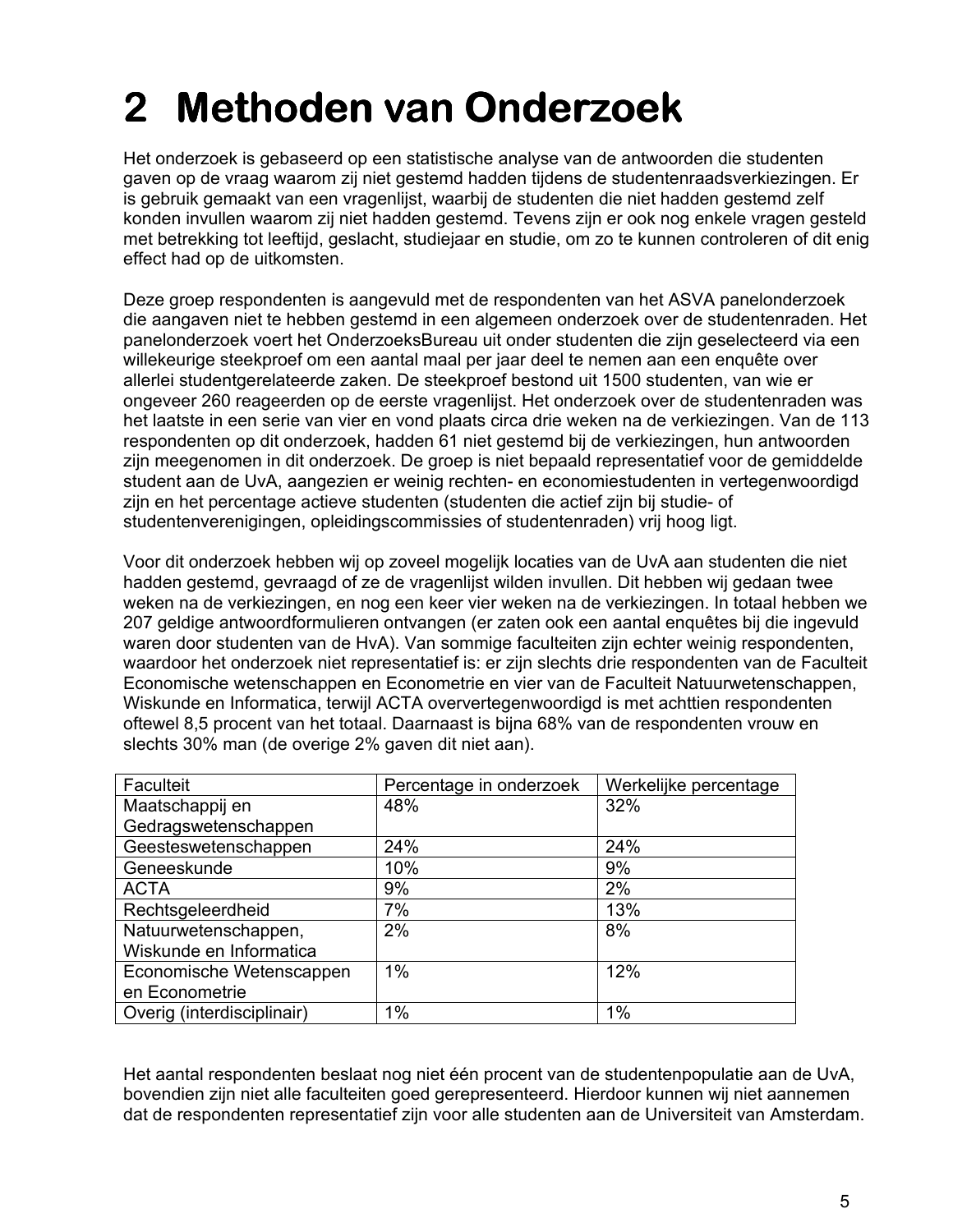De respondenten die twee weken na de verkiezingen de vragenlijst hebben ingevuld, gaven over het algemeen uitgebreider antwoord dan degenen die dit vier weken na dato deden. Voor de respondenten die de vragenlijst vier weken erna invulden, gold dat de gebeurtenis te lang geleden was om de eigen motieven of gedachtegangen nog goed te kunnen herinneren. Toch hebben wij deze antwoordformulieren wel meegenomen in de analyse, omdat wij anders een erg kleine groep respondenten zouden hebben gehad.

De antwoorden op de open vraag "waarom heb jij niet gestemd?" zijn gecodeerd in twaalf antwoordcategorieën die samen vrijwel alle antwoorden omvatten die werden gegeven door studenten. Deze codering hebben wij zowel doorgevoerd in de volgorde van de antwoorden (of het als eerste, tweede, derde of vierde antwoord werd gegeven) als in een overzicht met aggregaten van respondenten die een bepaald antwoord gaven. Wij hebben ervoor gekozen de studenten een open vraag voor te leggen om hen niet te veel te sturen in hun antwoorden. Op deze manier kregen we het antwoord dat het eerste bij de respondenten opkwam en dat niet gestuurd werd door onze ideeën over de opkomst. Nadeel van deze methode is echter dat de respondent er voor kan kiezen zich er 'gemakkelijk van af te laten komen' door slechts één te geven, wanneer meerdere eigenlijk van toepassing zouden kunnen zijn of door heel kort te antwoorden.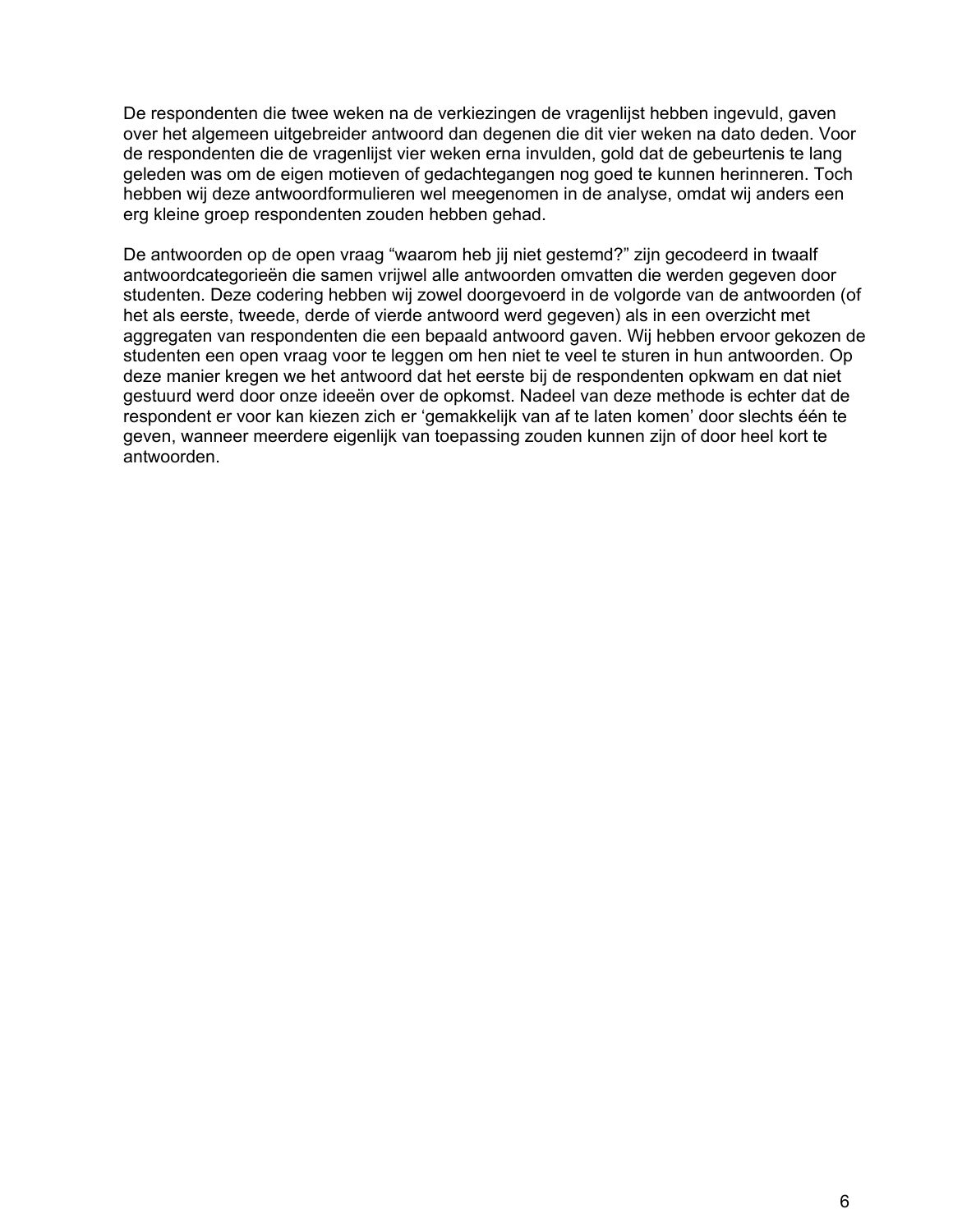## **3 Resultaten**

In tabel 3.1 is een overzicht te vinden van de twaalf antwoordcategoriën waarin alle antwoorden zijn gecodeerd en hoe vaak deze zijn gebruikt. Als een respondent het antwoord gaf, komt dit als "ja" naar voren. Zowel de aantallen als de percentages staan in de tabel.

Drie antwoorden komen duidelijk het vaakst voor. Achtentwintig procent van de respondenten geeft aan dat zij niet wisten op wie zij konden stemmen, omdat ze niet genoeg informatie hadden gezien. Een kwart van de respondenten geeft aan de verkiezingen vergeten te zijn en drieëntwintig procent geeft aan dat zij zich niet betrokken voelen bij de studentenraden, er geen interesse voor hebben, of geen zin hadden. Daarna volgen twee antwoordcategoriën die vaak (in meer dan tien procent van de gevallen) genoemd worden: dat het voor de respondent niet mogelijk was om te stemmen door praktische redenen en dat de respondent niet voldoende weet over studentenraden om erover te kunnen stemmen. Er volgen nog drie antwoordcategoriën die door vijf of meer procent van de respondenten werden genoemd: dat de respondent zich niet betrokken voelt bij de universiteit; dat de respondent het nut van de studentenraden niet inziet en daarom niet heeft gestemd; dat er niet voldoende onderscheid was tussen kandidaten om te kunnen kiezen en dat de respondent niet wist dat er verkiezingen waren. De andere antwoordcategoriën worden door minder dan vijf procent van de respondenten genoemd.

| Categorie                                            | percentage<br>"ia" | percentage<br>"nee" |
|------------------------------------------------------|--------------------|---------------------|
| wist niet op wie – had niet genoeg informatie gezien | 27,8               | 71,3                |
| vergeten                                             | 25,8               | 73,2                |
| geen interesse/betrokkenheid – geen zin              | 23,0               | 76,1                |
| weet niets over studentenraden                       | 13,9               | 85,2                |
| kon niet door praktische redenen                     | 12,4               | 86,6                |
| studentenraden hebben geen zin - invloed - zijn      | 8,6                | 90,4                |
| overbodig                                            |                    |                     |
| niet betrokken bij universiteit - bijna afgestudeerd | 8.1                | 90,9                |
| wist niet op wie – geen onderscheid kandidaten       | 7,2                | 91,9                |
| wist niet dat er verkiezingen waren                  | 4,8                | 94,3                |
| geen vertrouwen in de studentenraden en/of           | 2,9                | 96,2                |
| kandidaten                                           |                    |                     |
| te korte stemperiode                                 | 2,9                | 96,2                |
| wist niet wanneer het precies was                    | 2,4                | 96,7                |

Tabel 3.1

Meer dan de helft (59 %) van alle respondenten gaf slechts één antwoord. Ongeveer een derde (33 %) gaf twee antwoorden en de rest gaf drie of meer antwoorden. 'Vergeten' werd het vaakst als eerste antwoord gegeven (25 %), het kwam ook terug als tweede en derde antwoord, maar veel minder vaak (3 % en 0.5 %). De andere antwoordcategorieën kwamen ongeveer even vaak voor in iedere positie (eerste, tweede of derde antwoord).

Voor alle antwoordcategorieën is gekeken of bepaalde achtergrondfactoren (leeftijd, geslacht, faculteit en beginjaar van studeren) invloed heeft op de uitkomsten. In het geval van leeftijd en beginjaar van studeren, kwamen hierbij geen duidelijke patronen naar voren. In het geval van geslacht bleek dat meer mannelijke dan vrouwelijke respondenten aangeven geen vertrouwen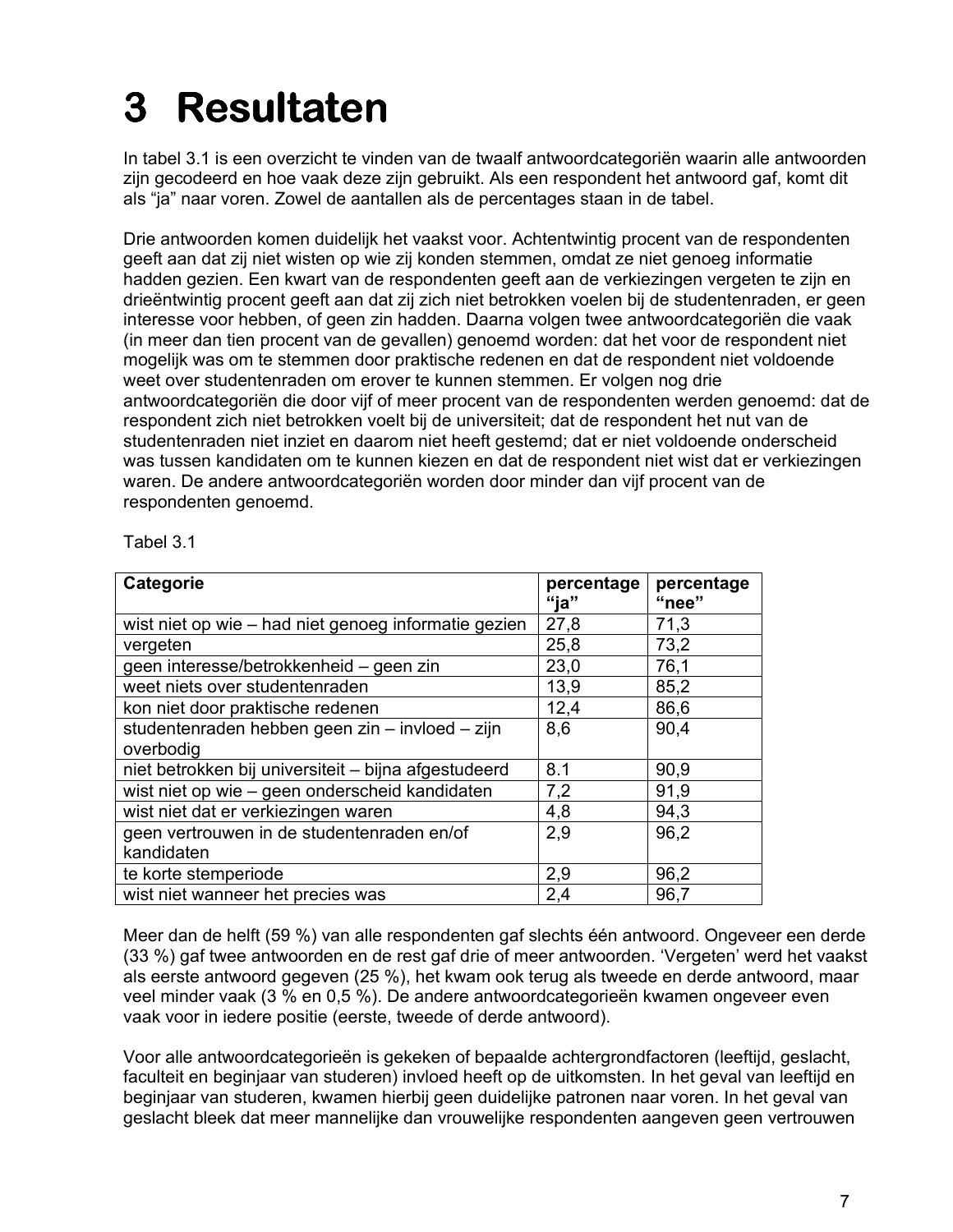te hebben in de studentenraden en/of de kandidaat raadsleden (8,1% tegenover 0,7%), terwijl meer vrouwen dan mannen aangaven de verkiezingen te zijn vergeten (30.8% tegenover 16,1%) en niet genoeg informatie te hebben gezien om een goede keuze te maken (32,9% tegenover 16,1%).

De faculteiten zijn moeilijker te vergelijken, aangezien de verdeling van respondenten allesbehalve overeenkomt met een normale verdeling en ook niet representatief is. Over de FEE, FdR en FNWI kunnen geen uitspraken worden en over ACTA en Geneeskunde amper. Toch worden hier een aantal opmerkelijke bevindingen naar voren gebracht

Terwijl het gemiddelde 4,8% was voor alle faculteiten, gaf 25% van de geneeskunde studenten aan niet te hebben geweten dat er verkiezingen waren. 2,4% van de algehele populatie respondenten gaf aan niet te weten wanneer de verkiezingen plaats vonden, dit was 16.7% aan de ACTA. Respondenten van de Faculteit Geestesweteschappen gaven in 29,8% van de gevallen aan geen interesse voor of betrokkenheid bij de studentenraden te voelen, dit was 23,2% voor alle respondenten samen. De reden dat men niet goed wist op wie te stemmen door een gebrek aan informatie werd onderstreept door 28,0% van alle respondenten, dit percentage lag lager bij Geneeskunde en Geesteswetenschappen (5,0% en 21,3%) en hoger bij ACTA (55,6%). Van alle respondenten wist 14,0% niets of te weinig over de studentenraden, dit was lager bij ACTA en Geneeskunde (5,6% en 10,0%) en iets hoger bij FMG (18,2%). Dat studentenraden geen zin hebben, onderstreepte 8,7% van alle respondenten, dit percentage lag hoger bij Geesteswetenschappen (12,8%) en Geneeskunde (15,0%). De enige twee faculteiten waar respondenten aangaven niet te hebben gestemd vanwege de te korte stemperiode of vanwege te weinig vertrouwen in de raden en/of raadsleden, waren FMG en FGW, dit waren ook de twee faculteiten waar de meeste respondenten studeerden.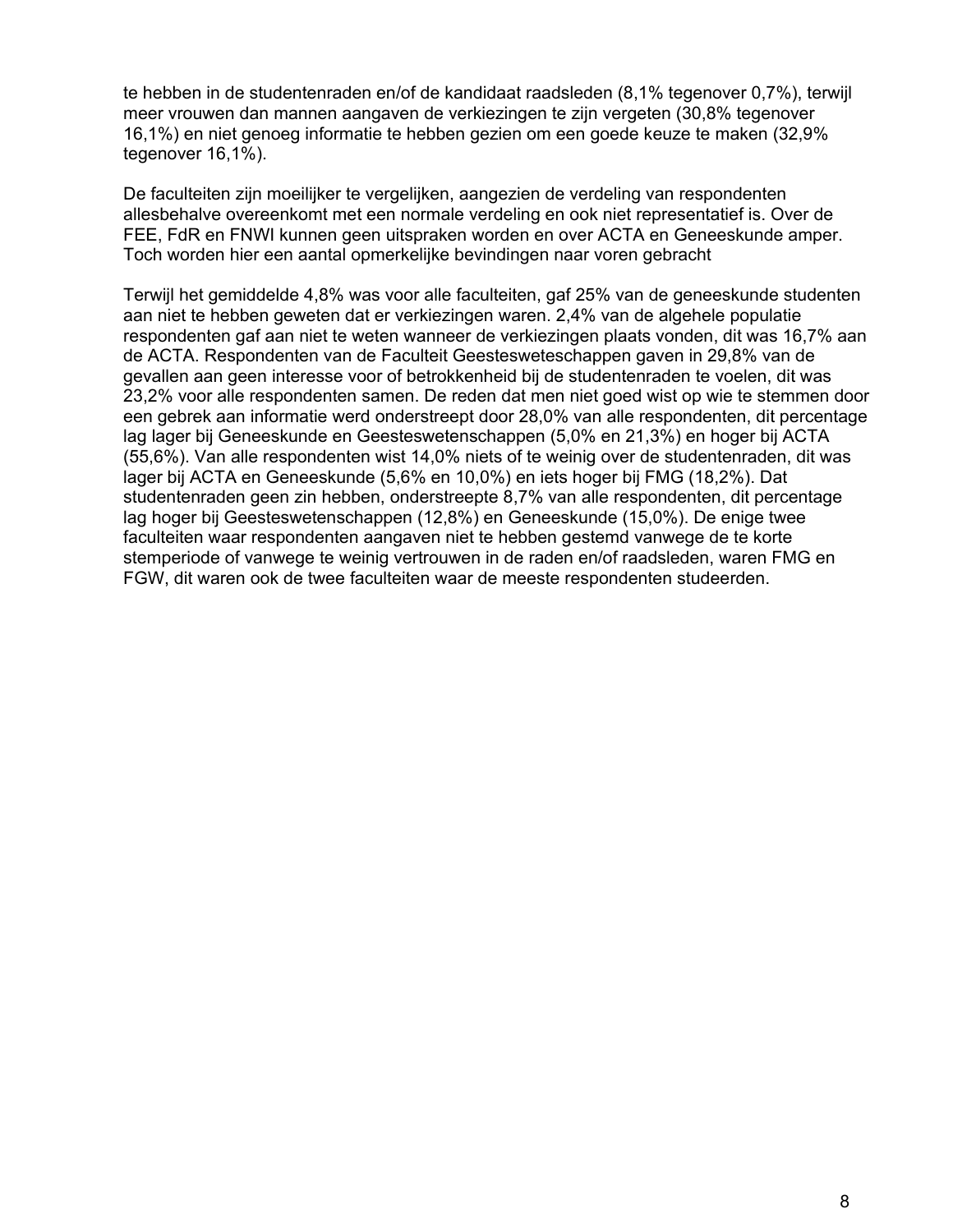## 4 Conclusie

Over het algemeen kan worden gesteld dat het grootste gedeelte van de respondenten aangeeft niet te hebben gestemd vanwege een gebrek aan informatie, ofwel een gebrek aan informatie over het feit dat er verkiezingen waren en wanneer deze waren, ofwel over (het onderscheid tussen) de kandidaten, het nut van studentenraden en hun invloed. Daarnaast gaf een deel van de respondenten aan geen vertrouwen te hebben in kandidaten en raden.

De belangrijkste reden die respondenten geven om niet te stemmen is dat zij niet wisten op wie zij moesten stemmen, op de voet gevolgd door de reden dat zij het vergeten waren. Deze twee redenen hebben allebei veel te maken met het niet genoeg ontvangen van informatie, het is veel moeilijker iets te vergeten waarover je veel informatie hebt gezien dan iets waar je weinig informatie over hebt gezien. De studentenraden en kandidaten hebben veel energie gestoken in het informeren van studenten, maar blijkbaar hebben ze nog lang niet genoeg studenten weten te bereiken. Ook een aantal andere gegeven redenen, zoals: wist niet op wie, wist niet wanneer het was, wist niet dat er verkiezingen waren en weet niets over studentenraden, die ieder door rond de vijf procent van de respondenten als reden werden opgegeven, geven een beeld van gebrek aan informatie onder studenten.

Vervolgens geeft eenderde van de studenten aan dat zij zich niet betrokken voelen bij de studentenraden, of er geen interesse in te hebben. Om deze groep studenten te bewegen te gaan stemmen, zou moeten worden benadrukt wat het belang is van de studentenraden. Nog eens negen procent van de respondenten gaf aan niet genoeg binding te hebben met de universiteit om te gaan stemmen, het kon hen toch niets schelen wat er met de universiteit zou gebeuren. Een deel hiervan gaf aan bijna afgestudeerd te zijn en daarom weinig binding te voelen met de universiteit.

Een vijfde van de respondenten geeft aan niet te hebben kunnen stemmen door praktische redenen, zoals door inlogproblemen, geen toegang tot internet, of vakantie. Voor een betere behandeling van dit soort klachten zou naar hun specifieke problemen kunnen worden gekeken. Over het algemeen lijkt het hier niet te gaan om praktische problemen die bij de verkiezingenwebsite horen, het gaat voornamelijk om problemen bij de respondenten zelf. Wel zou een langere stemperiode een goede oplossing zijn om ervoor te zorgen dat praktische problemen niet meespelen bij het niet stemmen. Dit lijkt sowieso een goed idee, aangezien een aantal respondenten (drie procent) aangaf de stemperiode te kort te vinden.

Als laatste werden er twee redenen aangegeven die te maken hebben met een slecht imago van de studentenraden: elf procent van de respondenten gaf aan te denken dat de studentenraden toch geen invloed hebben op het beleid van de faculteit of van de UvA en nog eens vier procent gaf aan geen vertrouwen te hebben in de studentenraden of in de kandidaten. Waarschijnlijk zou meer communicatie over de bereikte resultaten deze respondenten al meer kunnen overtuigen van het nut van de studentenraden, alsmede, een nadruk op het belang van studentenraden.